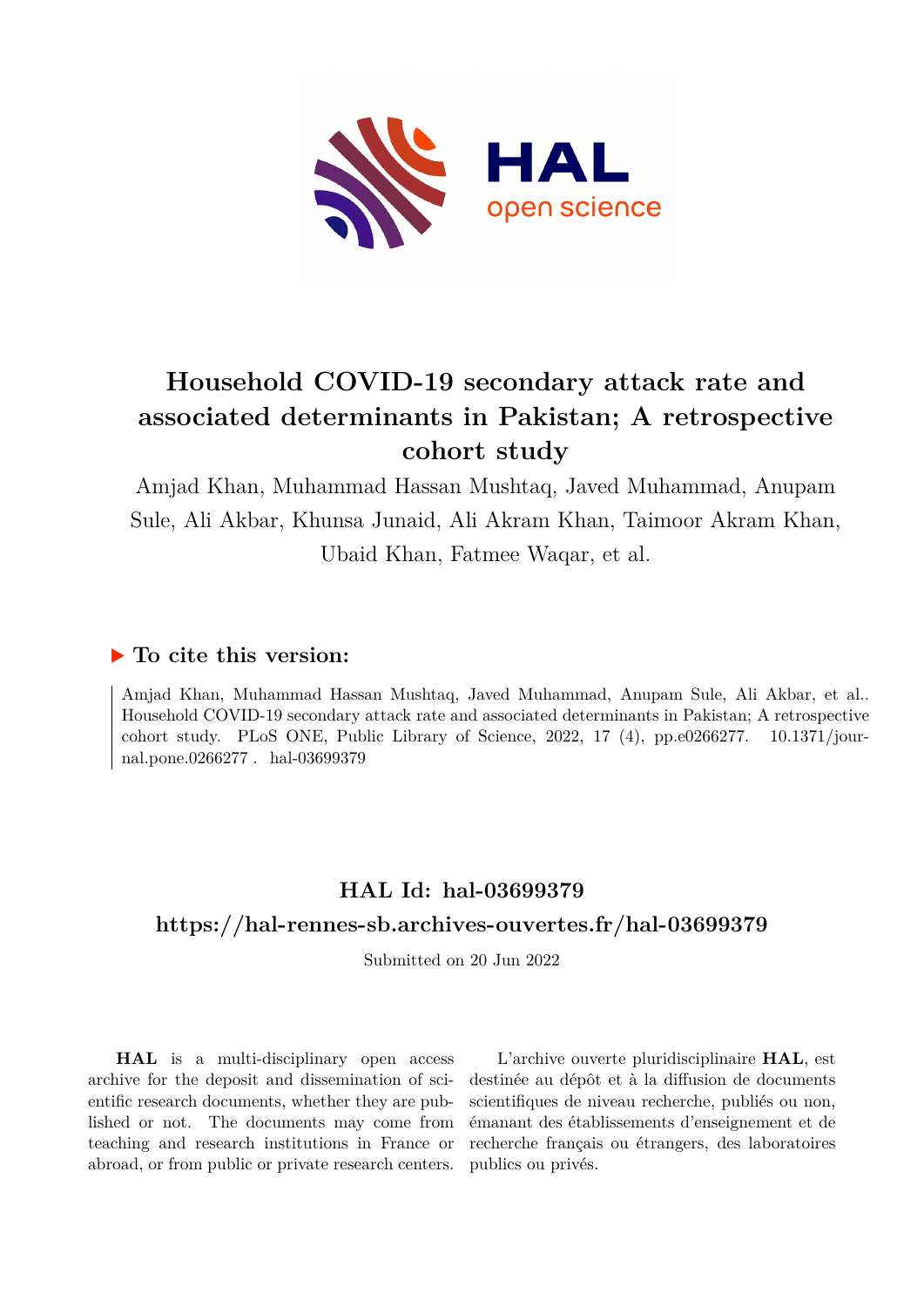

# $\blacksquare$  OPEN ACCESS

**Citation:** Khan A, Mushtaq MH, Muhammad J, Sule A, Akbar A, Junaid K, et al. (2022) Household COVID-19 secondary attack rate and associated determinants in Pakistan; A retrospective cohort study. PLoS ONE 17(4): e0266277. [https://doi.org/](https://doi.org/10.1371/journal.pone.0266277) [10.1371/journal.pone.0266277](https://doi.org/10.1371/journal.pone.0266277)

**Editor:** Sanjay Kumar Singh Patel, Konkuk University, REPUBLIC OF KOREA

**Received:** November 9, 2021

**Accepted:** March 17, 2022

**Published:** April 28, 2022

**Copyright:** This is an open access article, free of all copyright, and may be freely reproduced, distributed, transmitted, modified, built upon, or otherwise used by anyone for any lawful purpose. The work is made available under the [Creative](https://creativecommons.org/publicdomain/zero/1.0/) [Commons](https://creativecommons.org/publicdomain/zero/1.0/) CC0 public domain dedication.

**Data Availability Statement:** All relevant data are within the paper.

**Funding:** The author(s) received no specific funding for this work.

**Competing interests:** The authors have declared that no competing interests exist.

RESEARCH ARTICLE

# Household COVID-19 secondary attack rate and associated determinants in Pakistan; A retrospective cohort study

 $Amjad Khan<sup>1</sup>$ , Muhammad Hassan Mushtaq<sup>2©</sup>, Javed Muhammad $\mathbf{D}^{3\mathbb{O} *}$ , Anupam Sule<sup>4‡</sup>, **Ali Akbar5**☯**, Khunsa Junaid6**☯**, Ali Akram Khan6‡, Taimoor Akram Khan6‡, Ubaid Khan6‡, Fatmee Waqar6‡, Asghar Khan7‡, Muhammad Akib Warraich8‡, Abdul Jabbar9 , Abbas Al** Mutair<sup>o</sup><sup>10,11,12‡, Saad Alhumaid<sup>o13‡</sup>, Maha Al-Mozaini<sup>o14‡</sup>, Kuldeep Dhama<sup>o15</sup>°,</sup> **Muhammad Fayaz Khan9 , Ali A. Rabaan1,16,17**☯**\***

**1** Department of Public Health & Nutrition, The University of Haripur, Haripur¸ Pakistan, **2** Department of Epidemiology and Public Health, The University of Veterinary and Health Sciences Lahore, Lahore, Pakistan, **3** Department of Microbiology, The University of Haripur, Haripur, Pakistan, **4** Department of Informatics and Outcomes, St Joseph Mercy Oakland, Pontiac, MI, United States of America, **5** Department of Microbiology, The University of Baluchistan, Quetta, Pakistan, **6** Department of Community Medicine, King Edward Medical University, Lahore, Pakistan, **7** Department of Clinical Medicine and Surgery, ARID-Agricultural University, Rawalpindi, Pakistan, **8** Department of Marketing, Rennes School of Business, Rennes, France, **9** Department of Medical Lab Technology, The University of Haripur, Haripur, Pakistan, **10** Research Center, Almoosa Specialist Hospital, Al-Ahsa, Saudi Arabia, **11** College of Nursing, Princess Norah Bint Abdulrahman University, Riyadh, Saudi Arabia, **12** School of Nursing, Wollongong University, Wollongong, NSW, Australia, **13** Administration of Pharmaceutical Care, Al-Ahsa Health Cluster, Ministry of Health, Al-Ahsa, Saudi Arabia, **14** Immunocompromised Host Research Unit, Department of Infection and Immunity, King Faisal Specialist Hospital and Research Center, Riyadh, Saudi Arabia, **15** Division of Pathology, ICAR– Indian Veterinary Research Institute, Izatnagar, Bareilly Uttar Pradesh, India, **16** Molecular Diagnostic Laboratory, Johns Hopkins Aramco Healthcare, Dhahran, Saudi Arabia, **17** College of Medicine, Alfaisal University, Riyadh, Saudi Arabia

- ☯ These authors contributed equally to this work.
- ‡ These authors also contributed equally to this work
- \* javed.muhammad@uoh.edu.pk (JM); arabaan@gmail.com (AAR)

## Abstract

## **Background**

COVID-19 household transmissibility remains unclear in Pakistan. To understand the dynamics of Severe Acute Respiratory Syndrome Coronavirus disease epidemiology, this study estimated Secondary Attack Rate (SAR) among household and close contacts of index cases in Pakistan using a statistical transmission model.

## **Methodology**

A retrospective cohort study was conducted using an inclusive contact tracing dataset from the provinces of Punjab and Khyber-Pakhtunkhwa to estimate SAR. We considered the probability of an infected person transmitting the infection to close contacts regardless of residential addresses. This means that close contacts were identified irrespective of their relationship with the index case. We assessed demographic determinants of COVID-19 infectivity and transmissibility. For this purpose based on evolving evidence, and as CDC recommends fully vaccinated people get tested 5–7 days after close contact with a person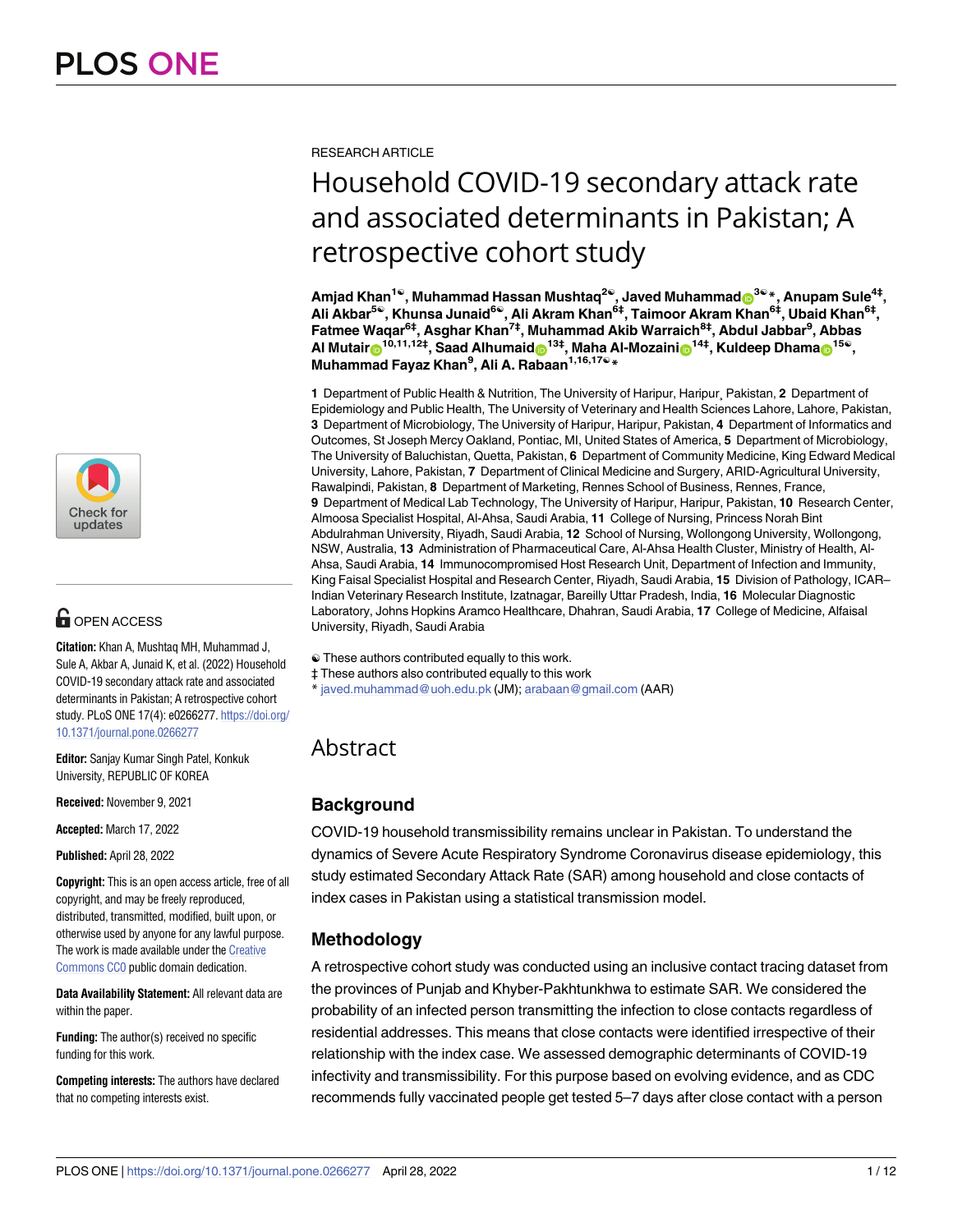with suspected or confirmed COVID-19. Therefore we followed the same procedure in the close contacts for secondary infection.

#### **Findings**

During the study period from  $15<sup>th</sup>$  May 2020 to  $15<sup>th</sup>$  Jan 2021, a total of 339 (33.9%) index cases were studied from 1000 cases initially notified. Among close contact groups ( $n = 739$ ), households were identified with an assumed mean incubation period of 8.2+4.3 days and a maximum incubation period of 15 days. SAR estimated here is among the household contacts. 117 secondary cases from 739 household contacts, with SAR 11.1% (95% CI 9.0– 13.6). All together (240) SAR achieved was 32.48% (95% CI; 29.12–37.87) for symptomatic and confirmed cases. The potential risk factors for SAR identified here included; old age group (>45 years of age), male (gender), household members >5, and residency in urban areas and for index cases high age group. Overall local reproductive number (R) based on the observed household contact frequencies for index/primary cases was 0.9 (95% CI 0.47– 1.21) in Khyber Pakhtunkhwa and 1.3 (95% CI 0.73–1.56) in Punjab.

## **Conclusions**

SAR estimated here was high especially in the second phase of the COVID-19 pandemic in Pakistan. The results highlight the need to adopt rigorous preventive measures to cut the chain of viral transmission and prevent another wave of COVID-19.

## **Introduction**

The coronavirus disease 2019 (COVID19) pandemic due to Severe Acute Respiratory Syndrome Coronavirus 2 (SARS-CoV2) has caused a devastating blow to the global economy and population, with the impact of the pandemic still being researched [1,2]. The ongoing pandemic has affected 188 countries around the globe [3]. Most people infected with SARS-CoV2 have clinical conditions that range from asymptomatic to very severe pneumonia. People among high-risk groups are individuals whose age is more than 70 years and have chronic conditions of diabetes and cardiovascular problems [2]. In Pakistan, from 3 January 2020 to CEST, 12 August 2021, there have been 1,080,360 confirmed cases of COVID-19 with 24,085 deaths, reported to WHO. As of 11 August 2021, a total of 39,712,007 vaccine doses have been administered.

A large percentage of these SARS-Cov2 patients isolated and quarantined at home, if the conditions are controlled and kept monitored for until recovery. Hospitalization rate was significantly higher in United States during the covid-19 pandemic [4,5]. In Asia, this rate of hospitalization is low. In Iran, the rate has been estimated at 23 percent [5]. As of  $1<sup>st</sup>$  February 2021, globally confirmed cases of COVID-19 had reached 103.5 million with over 2.23 million deaths [1]. The virus is transmitted via droplets, and fomites contaminated with aerosol and fecal contamination [3,4]. Previous studies also reported that the transmission efficiency of pre-symptomatic or asymptomatic carriers is about 1/3 of that of symptomatic cases [5,6]. Keeping in mind the transmission dynamics of COVID19, the household contacts may be at serious risk. The transmission of COVID19 in household contacts may result in a resurgence in the COVID19 cases and prolongation of the pandemic. In the initial days, China enforced restrictions on household contacts as the rise in cases was being attributed to household

PLOS ONE | <https://doi.org/10.1371/journal.pone.0266277> April 28, 2022 **2 / 12**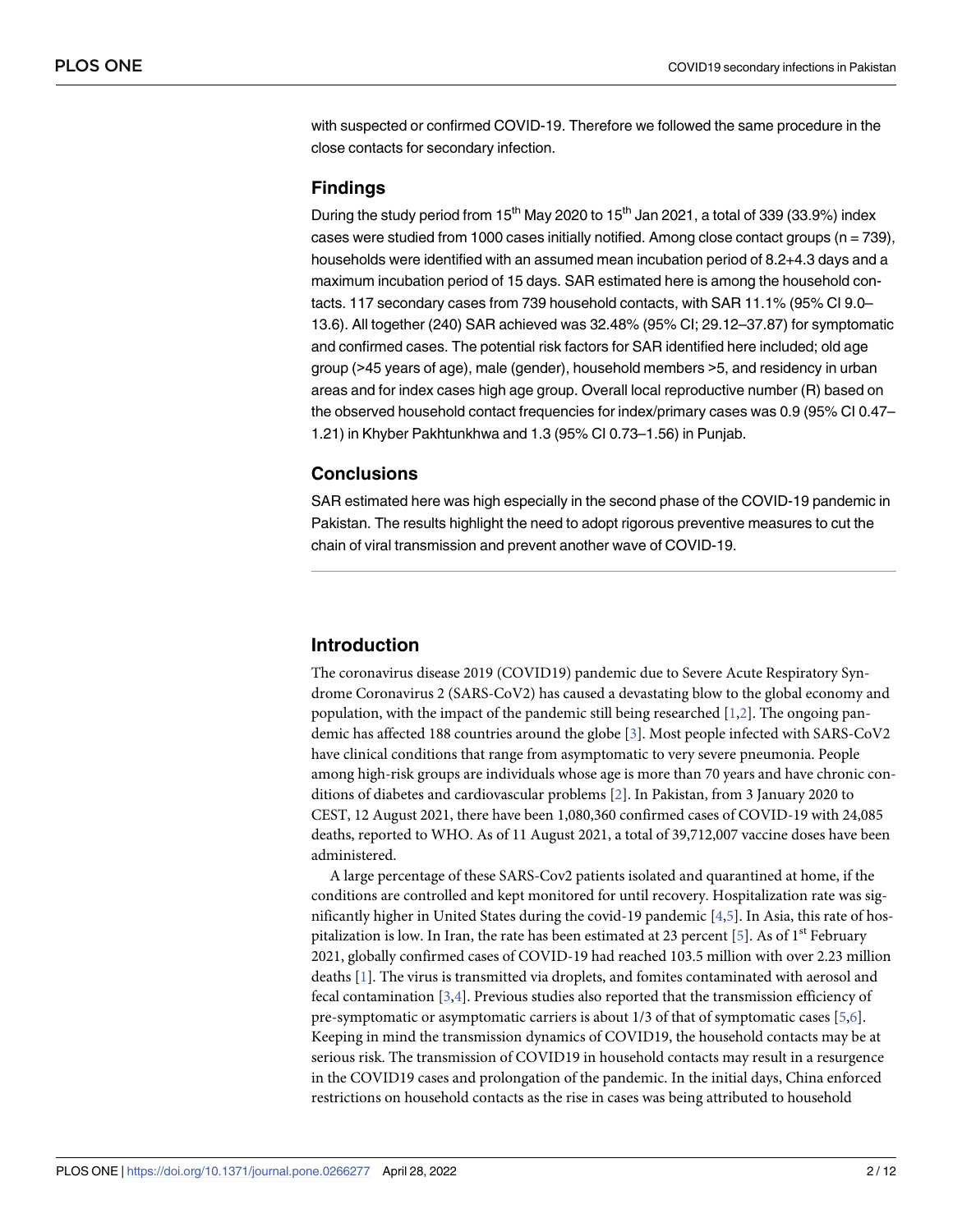transmission [7]. In an outbreak situation, people are typically recommended to isolate and quarantine infected patients at home in order to control the disease, but this quarantine strategy has less or no effect on transmissibility within the household. Therefore, the quantification of COVID-19 infection risk as the secondary attack rate (SAR) at households is a priority to better understand epidemiologic aspects of this novel disease and the accuracy of measures to prevent viral transmission [6].

People use different mathematical and statistical models to evaluate the transmission pattern at the population level and at the individual level (agent-based models) [8,9]. The transmission pattern and its effect at the household level have not been adequately studied, and there is no detailed report shared to measure the effectiveness of lockdown at the household level [10]. The exposure history from contact tracing at the individual level provides accurate data on the transmissibility of a disease pathogen from human to human. The secondary attack rate is the probability that an infected person will transmit the disease to people at risk, such as household or close contacts. Contact tracing data of an enormous number of cases from China and ten cases from the USA were utilized to estimate the SAR for SARS-CoV-2 [11–13]. However, data pertaining to secondary attack have not yet been published in Pakistan. Understanding important parameters, such as secondary attack rates and direction of transmission, can help align the local public health response with transmission dynamics with the goal of minimizing the morbidity and mortality due to COVID-19. Considering the fact that the Standard Operating Procedures (SOPs) and guidelines issued for COVID19 quarantine have not highlighted the impact of secondary attack, it is important to measure these cases and report them. These estimates give a true picture of confirmed infection proportion among all traced contacts. The main objective of this study is to estimate SAR of SARS-CoV-2 in household close contacts and the individual level exposure and existence of tertiary cases in Pakistan.

#### **Materials and methods**

#### **Study design**

A retrospective cohort study was conducted from  $15^{th}$  May 2020 to  $15^{th}$  January 2021 in the Khyber Pakhtunkhwa and Punjab Provinces of Pakistan. Punjab is the most populated province of Pakistan, while Khyber Pakhtunkhwa is the neighboring province with less population and more diverse climatic conditions. During the study period vaccines were not available against SAR-CoV-2 virus in Pakistan. But current data on  $(8<sup>th</sup>$  Dec 2021) Pakistan has administered at least 127,706,528 doses of COVID vaccines so far. Assuming every person needs 2 doses, that's enough to have vaccinated about 29.5% of the country's population. Therefore, the SAR assessed here is purely conducted in non-vaccinated population. Out of 1000 randomly-selected confirmed cases through reverse transcription polymerase chain reaction (RT-PCR). These cases were selected from COVID-19 isolation centers and COVID-19 wards at District level general hospitals, and total of 339 primary index cases were enrolled in the study. These cases were further followed for their close contacts and households through online surveillance, if there is any positive case in their close contacts. Final analysis of 339 patients were conducted; rest were lost due to follow up and most were not having complete record of their close contacts or they were not cooperating through online surveillance used for their follow up.

#### **Case definition**

An individual was confirmed as a case after detection of SARS-CoV-2 using reverse transcription polymerase chain reaction (RT-PCR) [14]. Any individual having laboratory confirmation of SARS-CoV-2 but no clinical signs and symptoms found positive after organization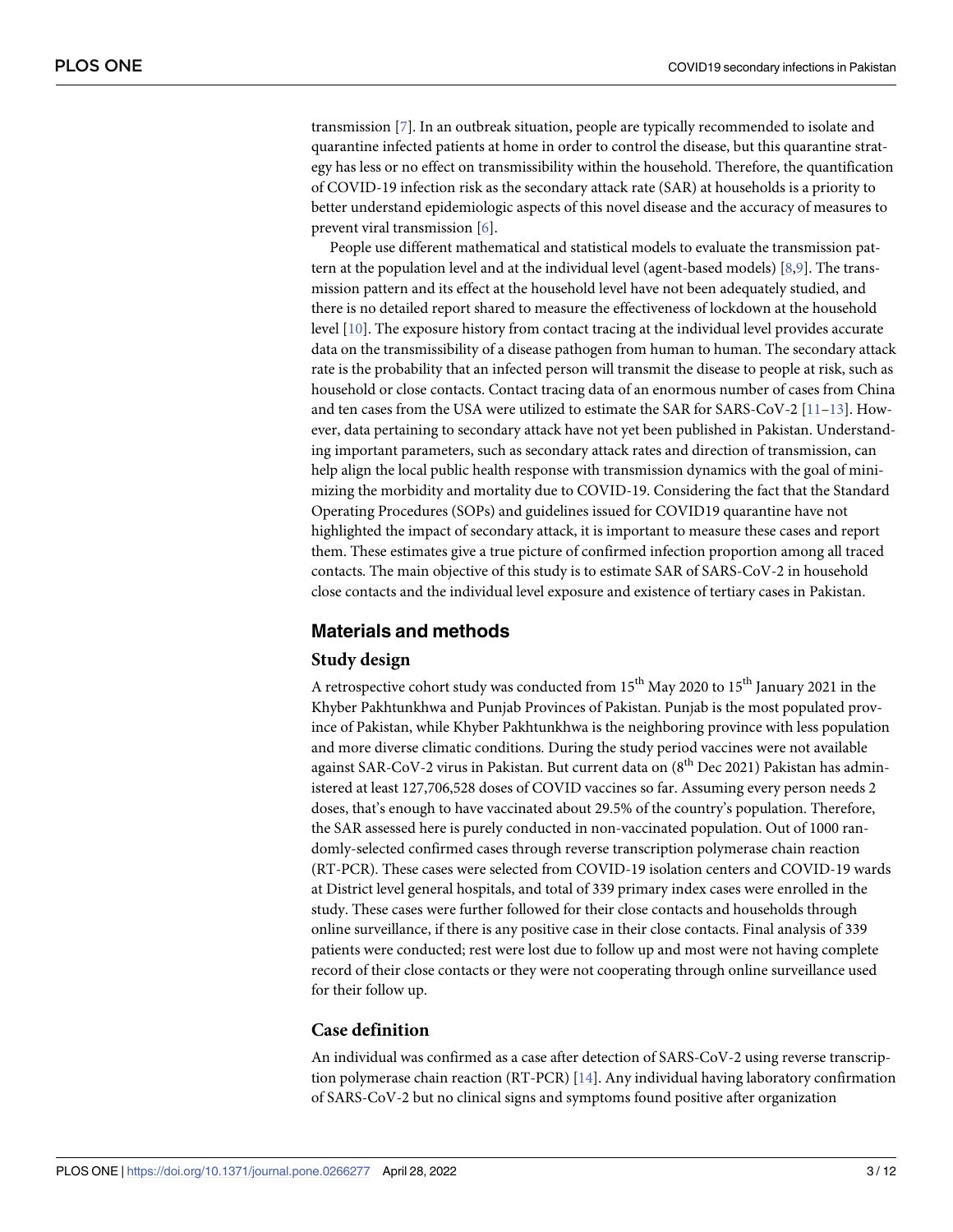screening, or through contact tracing or community screening, was considered as asymptomatic. Here we analyzed such asymptomatic infections as confirmed cases.

Samples were collected from lower and upper respiratory tract of the suspects in vials or viral transport medium [14,15] and tested for SARS-CoV-2 ribonucleic acid (RNA) by RT-PCR. Depending on the availability of various kits, different kits were used including Abbott Real-time SARS-CoV-2 (Abbott), VIASURE SARS-CoV-2 detection Kit, and Roche Light mix modular SARS-CoV-2 (Roche-TIB MOLBIOL).

#### **Ethical Approval and Consent**

A written informed consent was obtained from all patients before the collection of data. Consent for minors were also obtained from their Parents and Guardians. This study was approved by the departmental review committee of the University of Haripur. Individuals linked by online surveillance tracing contacts were considered a cohort of the close contact group.

#### **Contact tracing and investigation**

The epidemiological investigations were conducted by the Department of Public Health & Nutrition, University of Haripur 24 h after case notification from the designated laboratories. A predesigned questionnaire was used to record demographic, occupation, and diagnostic data for each confirmed SARS-CoV-2 case. Baseline health status and exposure history for 14 days before the appearance of symptoms were also recorded. Such contacts were identified and they were followed for two weeks after first contact with the positive case through RT-PCR with sign and symptoms.

A close contact was defined as an individual who had unprotected close contact, i.e. within 1 meter as per WHO guidelines, with a confirmed case less than two days before onset of symptoms in the patient or sample collection in asymptomatic cases. Close contacts were not limited to household members, but also included contacts in a mosque, church, or other worship places, colleagues working in the same close premises, educational institutes, care centers, regular transport partners, and caregivers. These contacts were tested for COVID-19 by RT-PCR twice on day one and day fourteen. The data were collected as a routine screening program in the community and samples were transferred to the laboratories for diagnostic testing. A case cluster was defined by cases from a similar close contact group. Individuals who resided in or who had visited China or any other foreign country with endemic/epidemic COVID-19 status two weeks before the onset of their symptoms were considered as imported cases. The remaining cases were defined as local cases in the analysis. In the close contact group, amongst the local cases having symptom onset *<* 1day (for imported cases it was *<*3 days) from the initial onset day in close contact group were considered as primary case and the rest were considered as secondary cases. Two definitions of household contacts were followed: including family members or individuals who were close relatives, such as brother or sister in law, parents in law or first second or third cousins, regardless of their residential addresses, and those living at the same address irrespective of their relationship within close proximity of the primary case. This was done different from internationally followed standards because the culture in Pakistan is very different. Relatives mentioned here, comes to see the patients and exposes to the patient directly. That's why people living in the same house were not only considered as close contacts but all the relatives who could come to see the patients were considered close contacts.

#### **Statistical analysis**

Statistical analysis of the data was conducted using SPSS version 26.00. Data were collected on a predesigned questionnaire including demographic and epidemiological questions. Using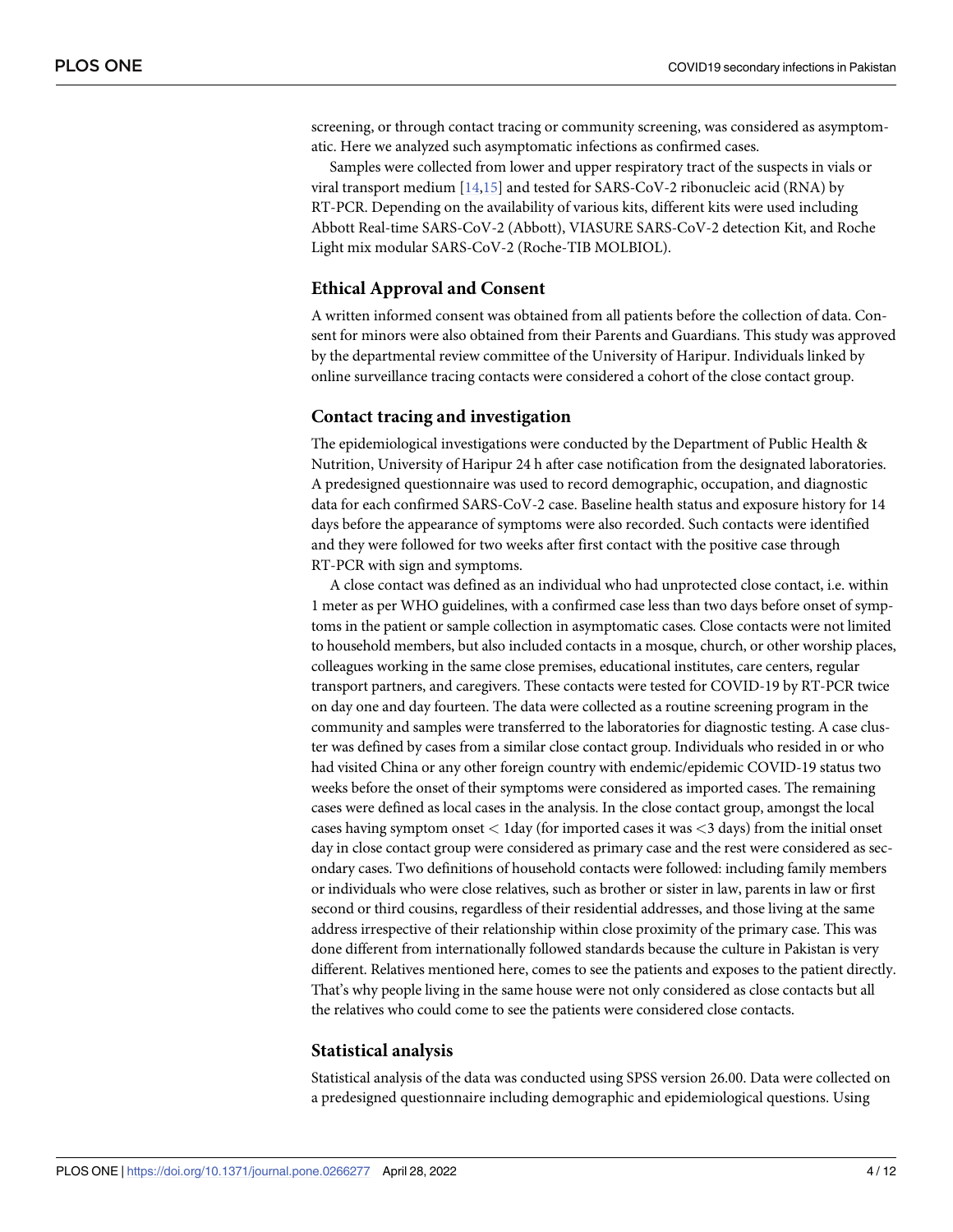non-parametric tests including Fisher's exact test and Mann-Whitney U test to compare the characteristics between the demographic groups. Following  $[11-13]$  previously published methods, proportions of the confirmed infections in all the traced contacts and their subgroups were calculated and the SAR was estimated. It was found that the cases were not only secondary necessarily but could be tertiary. The spatial distribution of the cases was analyzed using ArcGIS with a directed graph indicating potential transmission chains.

Reproductive number (Rt) was also calculated using the contact tracing data. The subsequent transmission relationship between the contacts remained unclear, therefore investigation was performed using three different scenarios; (1) The first was that all imported cases were considered primary, and secondary cases were infected by primary cases in the same case cluster. (2) In the second, similar to the first scenario with a difference that the local primary cases might be cases infected by earlier local cases in other case cluster. (3) While in the third scenario, the imported secondary cases were counted as secondary cases instead of primary cases??. The first and third scenarios served as the lower and the upper bounds for Rt. A statistical model called the "chain-binomial model" was utilized to estimate the SAR and the local reproductive number (Rt). The possible distribution of the infection period and the incubation period was derived from previously published literature [18–20]. Following available literature  $[8,16]$ , we reported estimates allied with the mean incubation period of 5–13 days minimum to maximum as the primary results.

The model we used in this study estimated probabilities including *p*1 and *p*2, for the viral transmission from infectious household contacts and from the infectious non-household contacts (colleagues, passengers, prayers contact in a mosque, and during sports at the local level) respectively to other susceptible individuals per daily contact. We also assumed that COVID-19 case infectivity differs between the incubation period and after symptom period onset (illness period). For this purpose, we used  $(D_{min}$  and  $D_{max}$ ) to calculate the whole infectious period with symptom onset days considered as day 0, and modeled effective daily transmission likelihood as

 $pk(l) = pk$  on day Dmin  $\leq l < 0$  (the incubation period) and

$$
pk*(l)/1 - pk(l) = pk/1 - pk \times OR
$$
 on day  $0 \le l < Dmax$  (the illness period),

Here the OR (Odds Ratio) measures the infectivity of the illness period versus the incubation period. The SAR was calculated as follow:

$$
1 - l = D
$$
 Dmax min  $[1 - pk*(l) * (l)], k = 1, 2,$ 

Here,  $\varphi^*(l)$  is the prespecified relative infectivity level on the first day of the infectious period based on the previous studies [19] peaking near symptom onset time.

Herein, as model based estimates SAR was derived. The local Rt was defined as (for household and non-household):

$$
\sum^{2} k = \sum 1 - l = D \max D \min \{nk(l)pk(l) - (l) - m = D 2 \min l - 1 **[1-p*k(l) - *(l)]\}
$$

Where n1 (l) and n2 (l) are mean numbers of the household and the non-household contacts per primary cases on day l [17].

We also determined the effect of gender, age, epidemic phase, and household size. It was performed for infectivity and susceptibility by regressing the transmission of the probabilities on these factors associated with susceptibility of the person or the infectious individual in each of the potential transmission-exposure pair. Goodness of fit of the model was also assessed. In univariate analysis, Poisson regression was used at a confidence interval of 95%. Dependent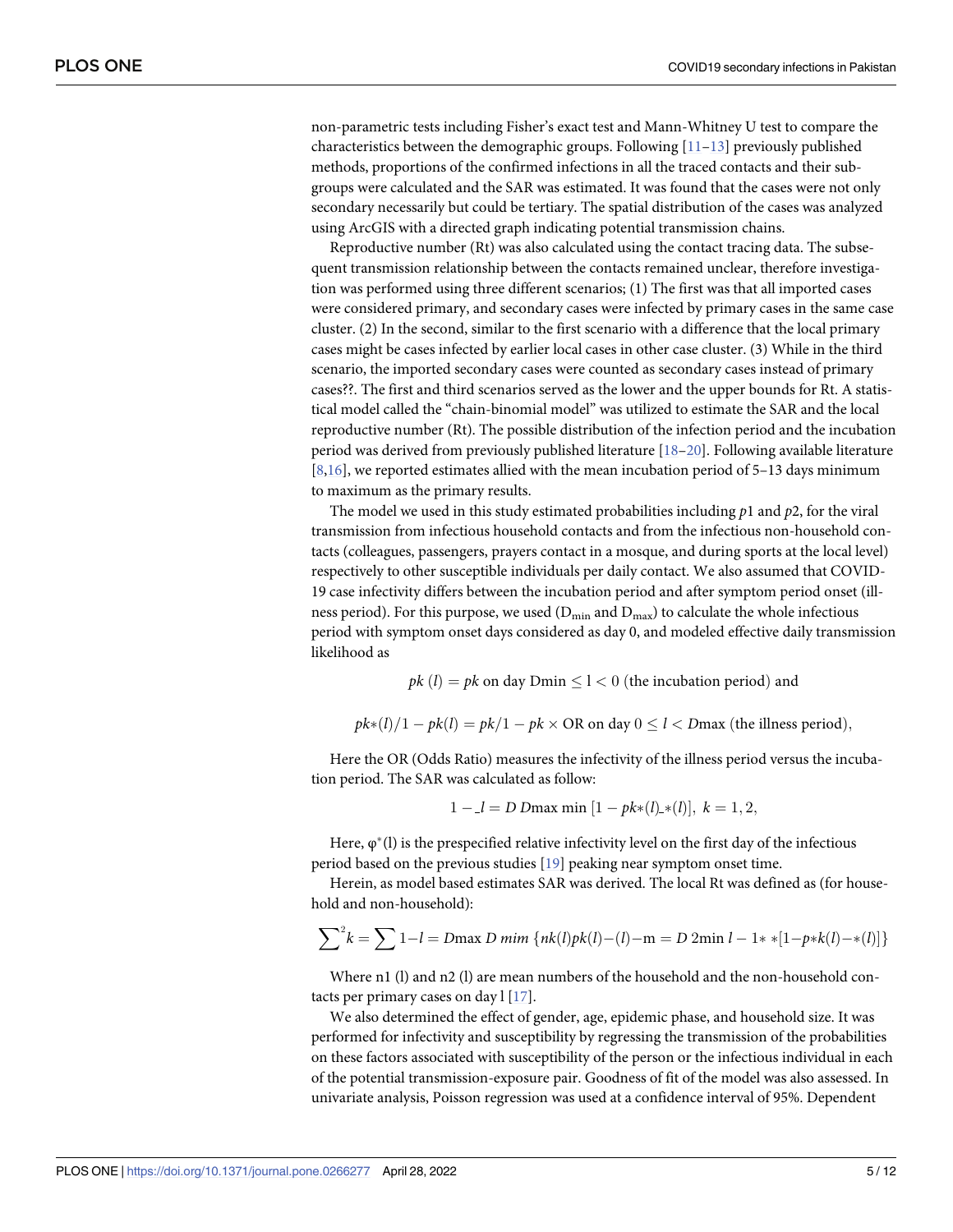variable was SAR and independent factors studied as potential risk factors included, gender, age, number of the household members, and their relevant residence either urban or rural and semi-urban. Directed Acyclic Graphs (DAG) were used to assess the relationships among the secondary cases versus independent variables with the number of household contacts considered as exposure and the secondary cases as their outcome following previous literature [8,16].

#### **Results**

Randomly 339 index cases were enrolled in the study (33.9% of 1000 cases initially tested and followed) from the list of COVID-19 Positive patient's directory using it as a sampling frame for our study. The Response rate (61%) from participants was considered satisfactory. One hundred and seventeen laboratory confirmed COVID-19 secondary cases were found in 739 household contacts that become 15.83% SAR among the enrolled participants. Other than these confirmed cases, 213 (28.8%) acute symptomatic infections were also recorded in the household contacts. These could also be secondary COVID-19 cases based on symptoms. A SAR of 32.4% is obtained by considering symptomatic and confirmed cases together. The incubation period was estimated by finding the difference of the onset day between the secondary cases and index cases. The median calculated here was 7 days (range 3–15) with a mean of 8.2+4.3 days.

Details of the household contacts and index cases are shown in Table 1. Here household contacts  $(35.6 + 22.1)$  were younger as compared to index cases  $(49.7 + 18.4)$ . The male-female

| Table 1. Description of Covid-19 households and their index cases in Khyber Pakhtunkhwa and Punjab Province of Pakistan, May 17th, 2020—January 15th, 2021. |  |  |  |  |
|-------------------------------------------------------------------------------------------------------------------------------------------------------------|--|--|--|--|
|-------------------------------------------------------------------------------------------------------------------------------------------------------------|--|--|--|--|

| Variable                  | Household Contacts $N = 739$ (%) | Index cases $N = 339$ (%) | P-values |  |
|---------------------------|----------------------------------|---------------------------|----------|--|
| Age (Mean + SD)           | $35.6 + 22.1*$                   | $49.7 + 18.4$             | 0.031    |  |
| Gender                    |                                  |                           |          |  |
| Male                      | 465 (62.92)                      | 211 (62.24)               | < 0.001  |  |
| Female                    | 274 (37.08)                      | 128 (37.76)               |          |  |
| No of households members  |                                  |                           |          |  |
| $1$ to $3$                | 160(21.65)                       | 81 (23.90)                | < 0.001  |  |
| $4$ to $6\,$              | 218 (29.49)                      | 107(31.57)                |          |  |
| >7                        | 361 (48.85)                      | 151 (44.53)               |          |  |
| Province (Case Origin)    |                                  |                           |          |  |
| Khyber Pakhtunkhwa        | 421 (56.97)                      | 187 (55.16)               | 0.002    |  |
| Punjab                    | 318 (43.03)                      | 152 (44.84)               |          |  |
| Residence (at first sign) |                                  |                           |          |  |
| Urban                     | 512 (69.29)                      | 262 (77.29)               |          |  |
| Rural                     | 227 (30.71)                      | 77 (22.71)                |          |  |
| <b>Secondary Cases</b>    |                                  |                           |          |  |
| Laboratory Confirmed      | 117(15.83)                       | $\overline{a}$            |          |  |
| symptoms based            | 213 (28.83)**                    | $\overline{a}$            |          |  |
| All together              | 240 (32.48)                      | ä,                        |          |  |
| <b>Cases Outcome</b>      |                                  |                           |          |  |
| Hospitalized              | 72 (61.53) ^                     | 153(45.13)                | 0.001    |  |
| Pneumonia                 | 39 (33.33) ^                     | 137 (40.41)               |          |  |
| Mortality                 | 6(5.12)                          | 22(6.48)                  |          |  |

�Age missing for 11 household contacts.

\*\* Symptoms data missing for 9 household contacts.

^Percent of 117 confirmed secondary cases.

<https://doi.org/10.1371/journal.pone.0266277.t001>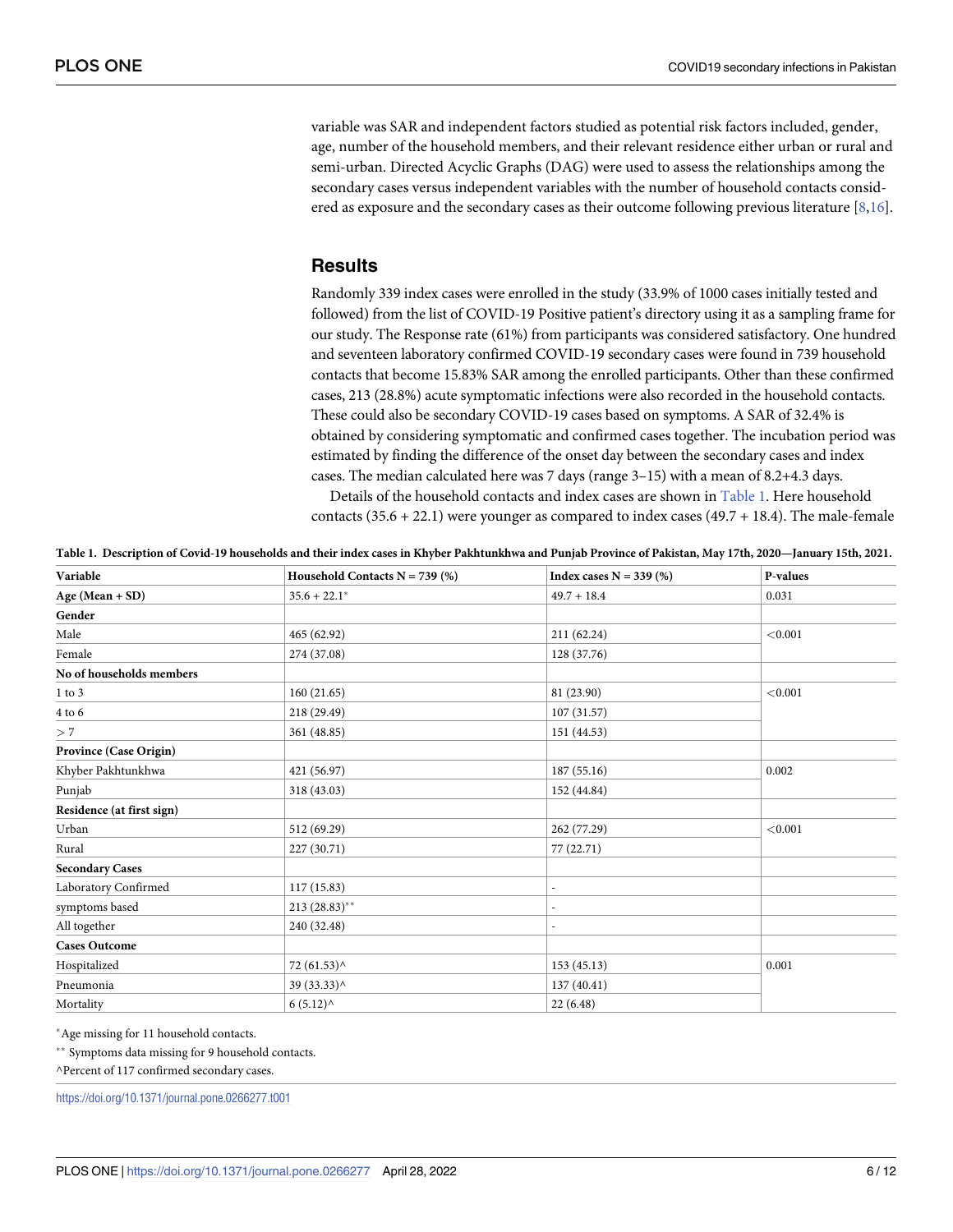| Variable                | Secondary confirmed cases $n = 117$ | No cases $n = 622$ | RR                       | 95% CI                   | P value                  |
|-------------------------|-------------------------------------|--------------------|--------------------------|--------------------------|--------------------------|
| $Age + SD^*$            | $57.2 + 8.3$                        | $43.7 + 13.4$      | 1.17                     | $0.97 - 1.61$            | < 0.001                  |
| Ages groups (years)*    |                                     |                    |                          |                          |                          |
| $0 - 25$                | $\boldsymbol{0}$                    | 341                | $\overline{\phantom{a}}$ | $\overline{\phantom{a}}$ | $\overline{\phantom{a}}$ |
| $26 - 40$               | 18                                  | 187                | 15.3                     | $2.13 - 25.1$            | 0.003                    |
| $41 - 60$               | 67                                  | 42                 | 31.4                     | $5.22 - 53.3$            | < 0.001                  |
| > 61                    | 32                                  | 52                 | 27.1                     | $4.31 - 44.7$            | 0.001                    |
| Gender                  |                                     |                    |                          |                          |                          |
| Male                    | 77                                  | 388                | 1.16                     | $0.72 - 1.65$            | 0.021                    |
| Female                  | 40                                  | 234                | $\overline{a}$           | $\overline{\phantom{0}}$ | $\overline{a}$           |
| No of household members |                                     |                    |                          |                          |                          |
| $1$ to $3\,$            | 11                                  | 149                | $\overline{\phantom{a}}$ | $\overline{\phantom{0}}$ | $\overline{\phantom{a}}$ |
| $4$ to $6$              | 40                                  | 178                | 1.67                     | $0.91 - 2.51$            | 0.031                    |
| >7                      | 66                                  | 295                | 5.12                     | $2.89 - 7.21$            | < 0.001                  |
| Residence               |                                     |                    |                          |                          |                          |
| Urban                   | 79                                  | 433                | 1.08                     | $0.41 - 1.89$            | 0.031                    |
| Rural                   | 38                                  | 189                | $\overline{\phantom{a}}$ | $\overline{\phantom{a}}$ | $\overline{\phantom{a}}$ |
| Index case              |                                     |                    |                          |                          |                          |
| $Age + SD$              | $\overline{a}$                      | ÷,                 | 1.03                     | $0.62 - 1.53$            | 0.044                    |
| Gender                  |                                     |                    |                          |                          |                          |
| Male                    | 81                                  | 384                | 1.02                     | $0.03 - 1.92$            | 0.027                    |
| Female                  | 36                                  | 238                | $\overline{\phantom{a}}$ |                          | $\overline{\phantom{a}}$ |
| Cough                   |                                     |                    |                          |                          |                          |
| Yes                     | 92                                  | 412                | 2.11                     | $1.18 - 4.37$            | 0.033                    |
| No                      | 25                                  | 210                | ÷,                       | $\overline{\phantom{0}}$ | L.                       |
| Pneumonia               |                                     |                    |                          |                          |                          |
| Yes                     | 34                                  | 248                | 1.18                     | $0.88 - 2.01$            | 0.004                    |
| No                      | 83                                  | 374                |                          |                          |                          |
| Hospitalization         |                                     |                    |                          |                          |                          |
| Yes                     | 41                                  | 279                | 1.83                     | $0.98 - 2.82$            | < 0.001                  |
| No                      | 76                                  | 343                | $\sim$                   | $\mathcal{L}$            | $\overline{a}$           |

Table 2. Confirmed secondary COVID-19 cases risk factors analysis through Univariate Poisson regression in the Province of Khyber Pakhtunkhwa and Punjab, **Pakistan, Feb 26th-April 8th, 2020.**

<https://doi.org/10.1371/journal.pone.0266277.t002>

ratio was almost similar in both household contacts cases and index cases. Almost half of the study population were living in a joint family system having an average of *>*5 members living together. More than half of the secondary and index cases enrolled, we recorded that hospitalization was lower in secondary cases than index cases while pneumonia and mortality were higher in index cases than secondary cases.

Univariate analysis of the data was conducted to identify the potential risk factors of secondary COVID-19 cases found (Table 2). Several potential risk factors were found including; COVID-19 positive patient's age, male gender, household members seven or more than seven, and residency at urban area. From index cases cough, pneumonia and hospitalization were the important risks. The risk was found low in relation to several variables: gender male, residency in rural area and young age group. The incidence rate of acute COVID-19 infection symptoms was higher in the old age group *>*45 years with a significant difference.

The potential risk factors were also studied using Directed Acyclic Graphs (DAGs) approach ( $Fig 1$ ). Variables were adjusted through different covariates with the inverse probability weighting (Table 3) adopting the previously used method  $[18]$ . Old age groups of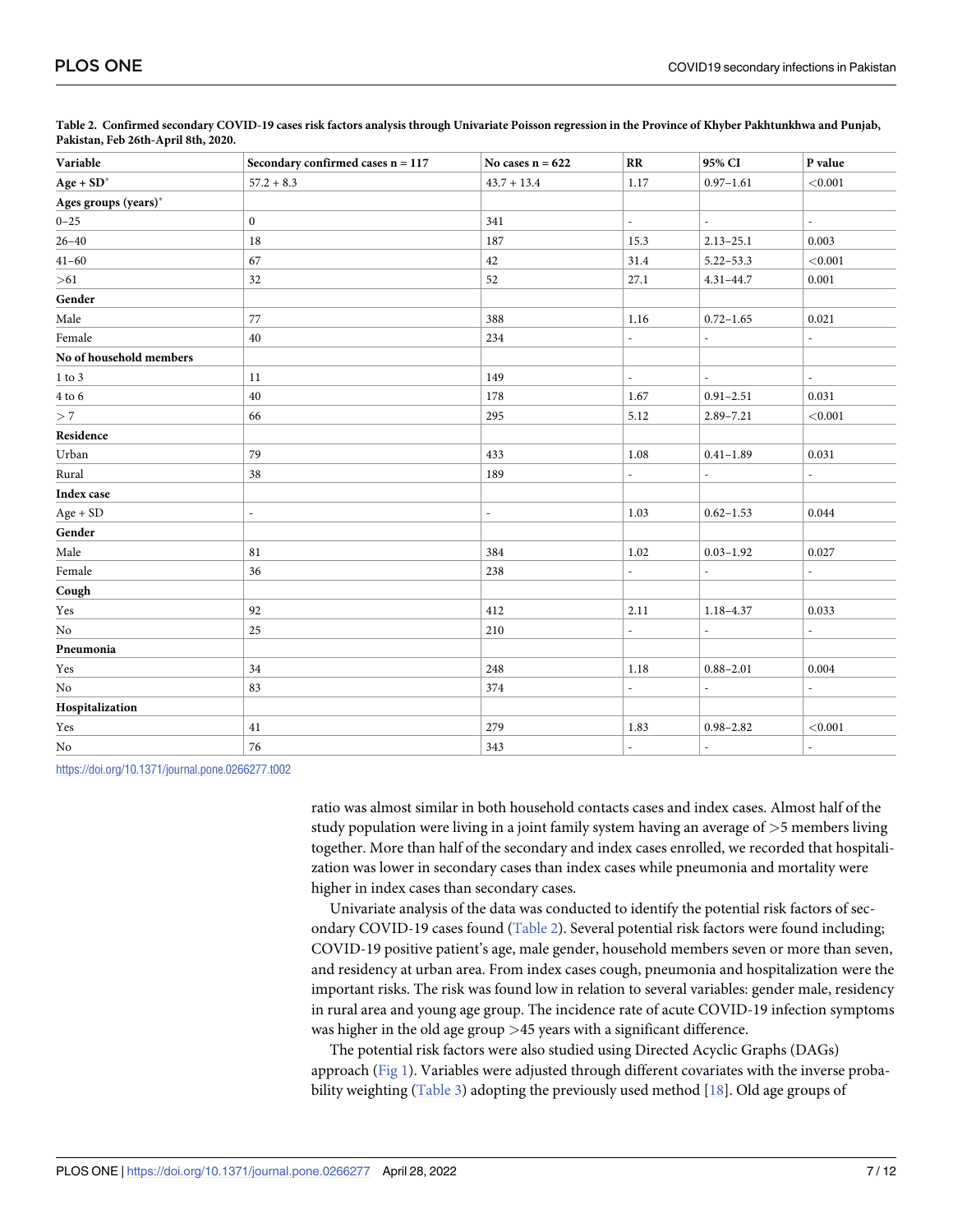

Fig 1. Directed Acyclic Graph (DAG) of Pakistani household index case (exposure) contacts effect on the COVID-19 secondary cases **(outcome).** Ancestors of outcome (red color) and exposure.

<https://doi.org/10.1371/journal.pone.0266277.g001>

secondary cases, household members more than 5, being resident in an urban area, gender being male, and in index cases, higher age had elevated risk. Cough, pneumonia, hospitalization, and rural area of index cases lost association with the disease.

## **Discussion**

The index cases studied here, followed by their secondary cases, suggest that the household contacts of COVID-19 index cases are at higher risk of getting the disease, seeing that the included cases are only laboratory confirmed. Thus, detection of secondary infections should be performed aggressively in household contacts. Coronavirus attack rate is estimated to be 2.3 per 100 000 Pakistani population. Nearly 49% of cases are registered from Punjab at the time period of this study. Current status ( $8<sup>th</sup>$  December 2021) is that total of 1.2 million confirmed cases have been identified, with 0.02 million deaths, and 1.2 million infected individuals have been recovered. Total tests performed till now are 22.3 million. Vaccination doses given till now are 82.22 million as first dose and 53.7 million individuals are fully vaccinated till now. Including the acute COVID-19 symptoms, an increase in the attack rate was observed in the Pakistani population. The attack rate was significantly higher in Punjab province as compared to Khyber-Pakhtunkhwa. An urban place of residence increases the risk by twofold compared to the rural population. The male population is at higher risk than females. This might be because most of the female population had less exposure to the outside environment and people in terms of contact. They are predominantly housewives and a small number of females work outside their residence. The SAR estimated in our study is almost similar to recent studies reporting 7.5–30% [14–20]. In most of these studies, PCR was used for diagnosis. The SAR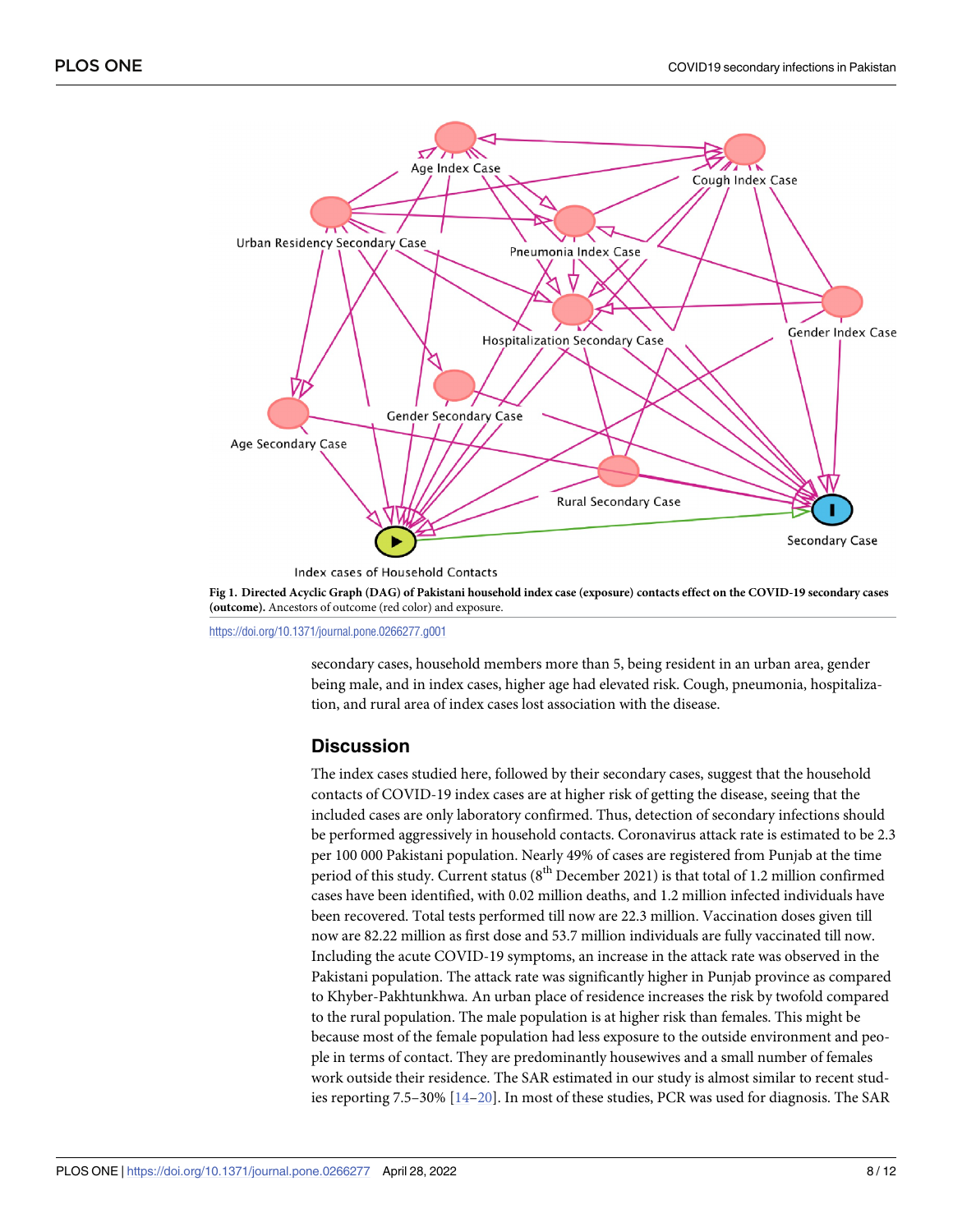| Adjusted SAR (%) | <b>Adjusted Relative Risk (RR)</b> | 95% Confidence Interval  | P value                  |
|------------------|------------------------------------|--------------------------|--------------------------|
|                  |                                    |                          |                          |
| 0.51             | 1.00                               | $\overline{\phantom{a}}$ | ٠                        |
| 3.73             | 8.44                               | $2.14 - 21.07$           | 0.015                    |
| 10.3             | 28.2                               | $5.11 - 32.47$           | 0.001                    |
| 21.8             | 42.5                               | $13.1 - 62.5$            | < 0.001                  |
|                  |                                    |                          |                          |
| 7.21             | 4.88                               | $1.71 - 6.23$            | 0.003                    |
| 3.70             | 1.00                               | $\overline{\phantom{a}}$ | $\overline{\phantom{a}}$ |
|                  |                                    |                          |                          |
| 2.12             | 1.00                               |                          | ٠                        |
| 9.32             | 3.87                               | $2.23 - 4.91$            | 0.008                    |
| 13.11            | 5.43                               | $3.41 - 6.11$            | 0.001                    |
|                  |                                    |                          |                          |
| 3.67             | 2.15                               | $1.70 - 3.09$            | 0.006                    |
| 1.32             | 1.00                               | $\overline{\phantom{a}}$ | ٠                        |
|                  |                                    |                          |                          |
|                  |                                    |                          |                          |
| 5.21             | 2.87                               | $1.11 - 3.98$            | 0.002                    |
| 1.07             | 1.00                               | $\overline{\phantom{a}}$ | $\overline{\phantom{a}}$ |
|                  |                                    |                          |                          |
| 7.21             | 3.77                               | $2.20 - 4.57$            | 0.024                    |
| 1.71             | 1.00                               |                          |                          |
|                  |                                    |                          |                          |
| 4.12             | 1.78                               | $1.12 - 2.79$            | 0.003                    |
| 3.11             | 1.00                               | $\overline{\phantom{a}}$ | $\overline{\phantom{a}}$ |
|                  |                                    |                          |                          |

Table 3. Relative risk and adjusted SARs of COVID-19 secondary case using an inverse probability weighting in Pakistani household contacts.

<sup>I</sup> Adjusted for the index case age.

<sup>II</sup> Adjusted for household contacts gender.

<sup>III</sup> Adjusted for household contacts members.

IV Adjusted for household residence.

 $V$  Adjusted for index case (hospitalization, pneumonia, and cough).

Following Raad et al., 2020, Inverse probability weighting technique is used to assess the to estimate the probability of the exposure observed for a particular person, and using the predicted probability as a weight in subsequent analyses.

<https://doi.org/10.1371/journal.pone.0266277.t003>

in China (30%), and France (73%) was more elevated, but in the United States it was lower (10.5%). The transmission rate of household clusters (20.5%), in COVID-19 close contacts cases (11.7%) and transmission from family members (31%) is similar to prior published articles [15,18]. In our study, the index cases appeared highly contagious in the first 7 days (range 5–9) after the onset of symptoms [21]. The difference in the transmission rate and SAR may be due to the genetic variability of the virus and also the immune response of populations from different nations. It was also observed that the SARs in the household contacts has risen from 4% to 37% in comparison to the 2009 pandemic [22].

Risk factors analysis was also conducted; where the potential risk factors were older age, presence of household members *>*5, residence in urban areas, male gender, and older age of index cases. Urban areas are mostly affected due to high population density and crowding in different areas. A higher number of family members is at higher risk due to the reason of more contact and exposure to index cases. The male gender seems to be at higher risk because most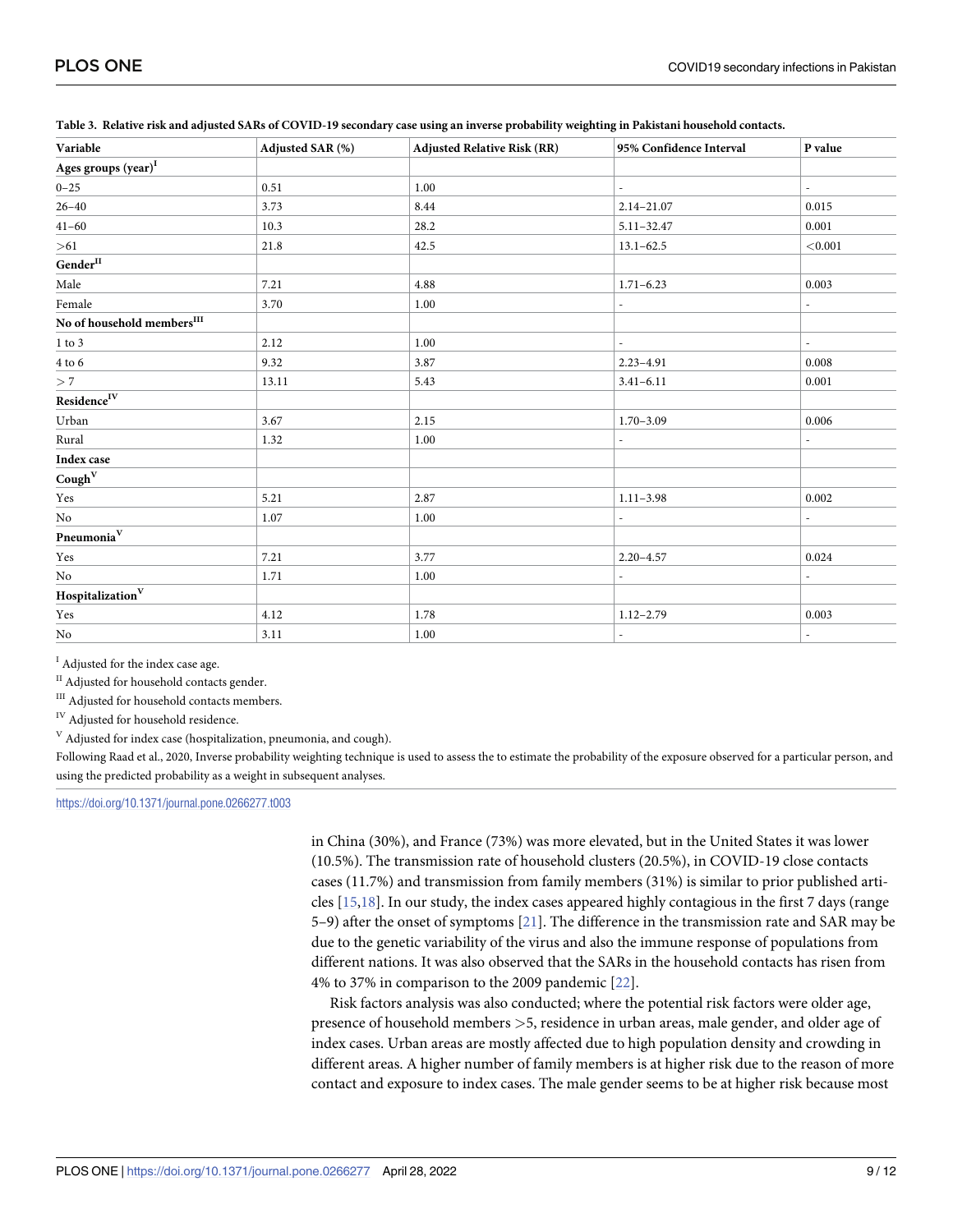of the working population in Pakistan are males. Due to higher exposure males were infected more than females.

In Pakistan, the adult population was found to be the main agent of transmission of the disease. If the pandemic persists, surveillance in children needs to be started to understand the dynamics of COVID-19 transmission. The symptoms for acute infection in our study in the different age groups were found similar in older age *>*35 years. Low risk of secondary cases recorded by spouses of the index cases in Pakistan is reportable which might be due to the reason that the female gender in our study seems to be at low risk of getting an infection as compared to males. In previous studies, a high risk and transmission rate has been reported for the spouses [15,22]. Pneumonia, cough, and hospitalization of the index cases are the main markers of COVID-19 severity in the univariate analysis associated with the secondary cases. But after adjusting for various variables, associations are lost. Several factors contributed to this, including the government policy regarding the control and prevention of COVID-19 from time to time. Smart lockdown (a special type of lockdown in which movements are restricted and banned in high incidence areas of COVID-19) practice in Pakistan seems to have played an important role in the dynamics of disease transmission in both phases (in April and December mostly) of the pandemic. The general population may have been better compliant to the guidelines issued by the government. Several other factors might have contributed to the lower SAR in Pakistan in comparison to India and Iran [5]. These factors may include the difference in the virulence of the virus and the immune response of the population. Secondary COVID-19 cases were obtained through laboratory confirmation, history, hospitalization, and conducting interviews of household contacts and patients. Risk factors were estimated by adjusting for various variables which permit high precision.

The findings in this study report high SAR in Pakistani household contacts though less than other countries reported previously  $[21-25]$ . The results highlight the need of preventive measures at homes considering the high rate of transmissibility of COVID-19 [26] and potential transmission through the fecal-oral route [27,28]. Screening tests are important to be conducted especially for household contacts being a high-risk population [29].

The study's limitations included; screening tests of household members were not conducted at a large scale, which was important to find more secondary cases, as asymptomatic and mild clinical cases exist in COVID-19 contacts [23]. Other factors were also needed to be studied that may play a role in the transmission of infection such as socioeconomic status and environmental condition of the home. Here we can add that susceptible person should consult lab/ hospital to rule out the COVID-19 infection to avoid SAR.

#### **Conclusions**

The estimated SAR among COVID-19 household contacts was found elevated with an increase in age, residency at urban areas, householders with *>* 5 members. To prevent the spread and reoccurrence of infection preventive measures needed to be taken for a prolonged period. Serological surveys are very important to be conducted to understand the level of natural herd immunity of the population achieved. It will also identify the timeline and importance of vaccination against COVID-19.

#### **Acknowledgments**

We are highly thankful for the help and cooperation of the COVID-19 patients and the household contacts in the operation of this study.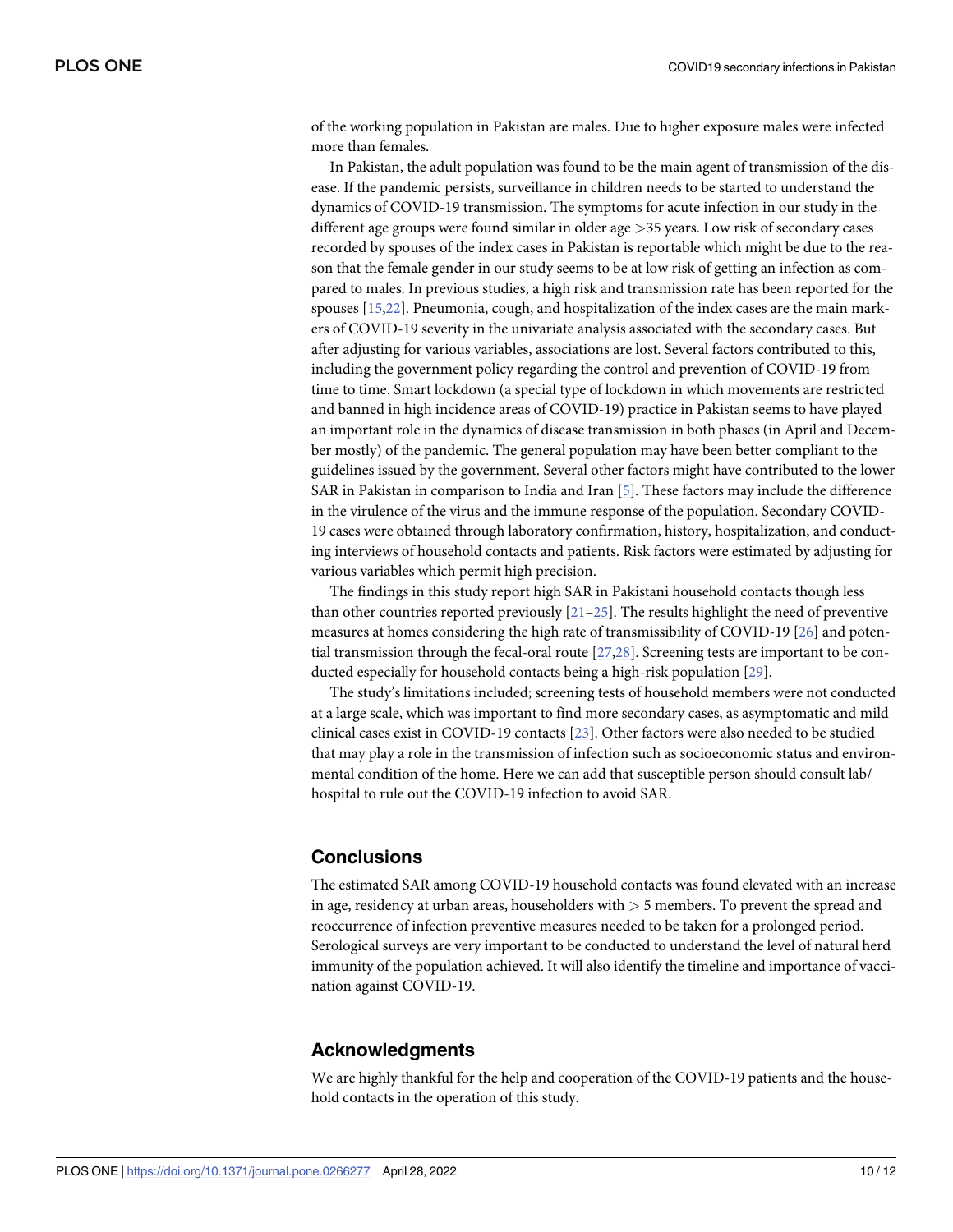#### **Author Contributions**

**Conceptualization:** Amjad Khan, Javed Muhammad, Kuldeep Dhama.

**Formal analysis:** Ali Akram Khan, Taimoor Akram Khan.

**Methodology:** Muhammad Hassan Mushtaq, Ali Akbar.

**Software:** Khunsa Junaid, Maha Al-Mozaini, Ali A. Rabaan.

**Supervision:** Amjad Khan, Javed Muhammad, Khunsa Junaid.

**Validation:** Anupam Sule, Muhammad Akib Warraich, Saad Alhumaid, Maha Al-Mozaini.

- **Writing – original draft:** Khunsa Junaid, Ubaid Khan, Fatmee Waqar, Asghar Khan, Ali A. Rabaan.
- **Writing – review & editing:** Abdul Jabbar, Abbas Al Mutair, Kuldeep Dhama, Muhammad Fayaz Khan.

#### **References**

- **1.** Pan A, Liu L, Wang C, Guo H, Hao X, Wang Q, et al. (2020) Association of public health interventions with the epidemiology of the COVID-19 outbreak in Wuhan, China. Jama 323: 1915–1923. [https://doi.](https://doi.org/10.1001/jama.2020.6130) [org/10.1001/jama.2020.6130](https://doi.org/10.1001/jama.2020.6130) PMID: [32275295](http://www.ncbi.nlm.nih.gov/pubmed/32275295)
- **2.** Khachfe HH, Chahrour M, Sammouri J, Salhab H, Makki BE, Fares M (2020) An epidemiological study on COVID-19: a rapidly spreading disease. Cureus 12. <https://doi.org/10.7759/cureus.7313> PMID: [32313754](http://www.ncbi.nlm.nih.gov/pubmed/32313754)
- **3.** Wu Z, McGoogan JM (2020) Characteristics of and important lessons from the coronavirus disease 2019 (COVID-19) outbreak in China: summary of a report of 72 314 cases from the Chinese Center for Disease Control and Prevention. Jama 323: 1239–1242. <https://doi.org/10.1001/jama.2020.2648> PMID: [32091533](http://www.ncbi.nlm.nih.gov/pubmed/32091533)
- **4.** Vahey GM, McDonald E, Marshall K, Martin SW, Chun H, Herlihy R, et al. (2021) Risk factors for hospitalization among persons with COVID-19—Colorado. PLoS ONE 16(9): e0256917. [https://doi.org/10.](https://doi.org/10.1371/journal.pone.0256917) [1371/journal.pone.0256917](https://doi.org/10.1371/journal.pone.0256917) PMID: [34473791](http://www.ncbi.nlm.nih.gov/pubmed/34473791)
- **5.** Nikpouraghdam M, Farahani AJ, Alishiri G, Heydari S, Ebrahimnia M, Samadinia H, et al. (2020) Epidemiological characteristics of coronavirus disease 2019 (COVID-19) patients in IRAN: A single center study. Journal of Clinical Virology 127: 104378. <https://doi.org/10.1016/j.jcv.2020.104378> PMID: [32353762](http://www.ncbi.nlm.nih.gov/pubmed/32353762)
- **6.** Liu Y, Eggo RM, Kucharski AJ (2020) Secondary attack rate and superspreading events for SARS-CoV-2. The Lancet 395: e47. [https://doi.org/10.1016/S0140-6736\(20\)30462-1](https://doi.org/10.1016/S0140-6736%2820%2930462-1) PMID: [32113505](http://www.ncbi.nlm.nih.gov/pubmed/32113505)
- **7.** Textor J, van der Zander B, Gilthorpe MS, Liśkiewicz M, Ellison GT (2016) Robust causal inference using directed acyclic graphs: the R package 'dagitty'. International journal of epidemiology 45: 1887– 1894. <https://doi.org/10.1093/ije/dyw341> PMID: [28089956](http://www.ncbi.nlm.nih.gov/pubmed/28089956)
- **8.** Cauchemez S, Donnelly CA, Reed C, Ghani AC, Fraser C, Kent CK, et al. (2009) Household transmission of 2009 pandemic influenza A (H1N1) virus in the United States. New England Journal of Medicine 361: 2619–2627. <https://doi.org/10.1056/NEJMoa0905498> PMID: [20042753](http://www.ncbi.nlm.nih.gov/pubmed/20042753)
- **9.** Casado I, Martínez-Baz I, Burgui R, Irisarri F, Arriazu M, Elía F, et al. (2014) Household transmission of influenza A (H1N1) pdm09 in the pandemic and post-pandemic seasons. PloS one 9: e108485. [https://](https://doi.org/10.1371/journal.pone.0108485) [doi.org/10.1371/journal.pone.0108485](https://doi.org/10.1371/journal.pone.0108485) PMID: [25254376](http://www.ncbi.nlm.nih.gov/pubmed/25254376)
- **10.** Robins JM, Hernan MA, Brumback B (2000) Marginal structural models and causal inference in epidemiology. Lww. 11: 550–560. <https://doi.org/10.1097/00001648-200009000-00011> PMID: [10955408](http://www.ncbi.nlm.nih.gov/pubmed/10955408)
- **11.** Wang Z, Ma W, Zheng X, Wu G, Zhang R (2020) Household transmission of SARS-CoV-2. Journal of Infection 81: 179–182.
- 12. Danis K, Epaulard O, Bénet T, Gaymard A, Campoy S, Botelho-Nevers E, et al. (2020) Cluster of coronavirus disease 2019 (COVID-19) in the French Alps, February 2020. Clinical Infectious Diseases 71: 825–832. <https://doi.org/10.1093/cid/ciaa424> PMID: [32277759](http://www.ncbi.nlm.nih.gov/pubmed/32277759)
- **13.** Burke RM, Midgley CM, Dratch A, Fenstersheib M, Haupt T, Holshue M, et al. (2020) Active monitoring of persons exposed to patients with confirmed COVID-19—United States, January–February 2020. Morbidity and Mortality Weekly Report 69: 245–246. <https://doi.org/10.15585/mmwr.mm6909e1> PMID: [32134909](http://www.ncbi.nlm.nih.gov/pubmed/32134909)